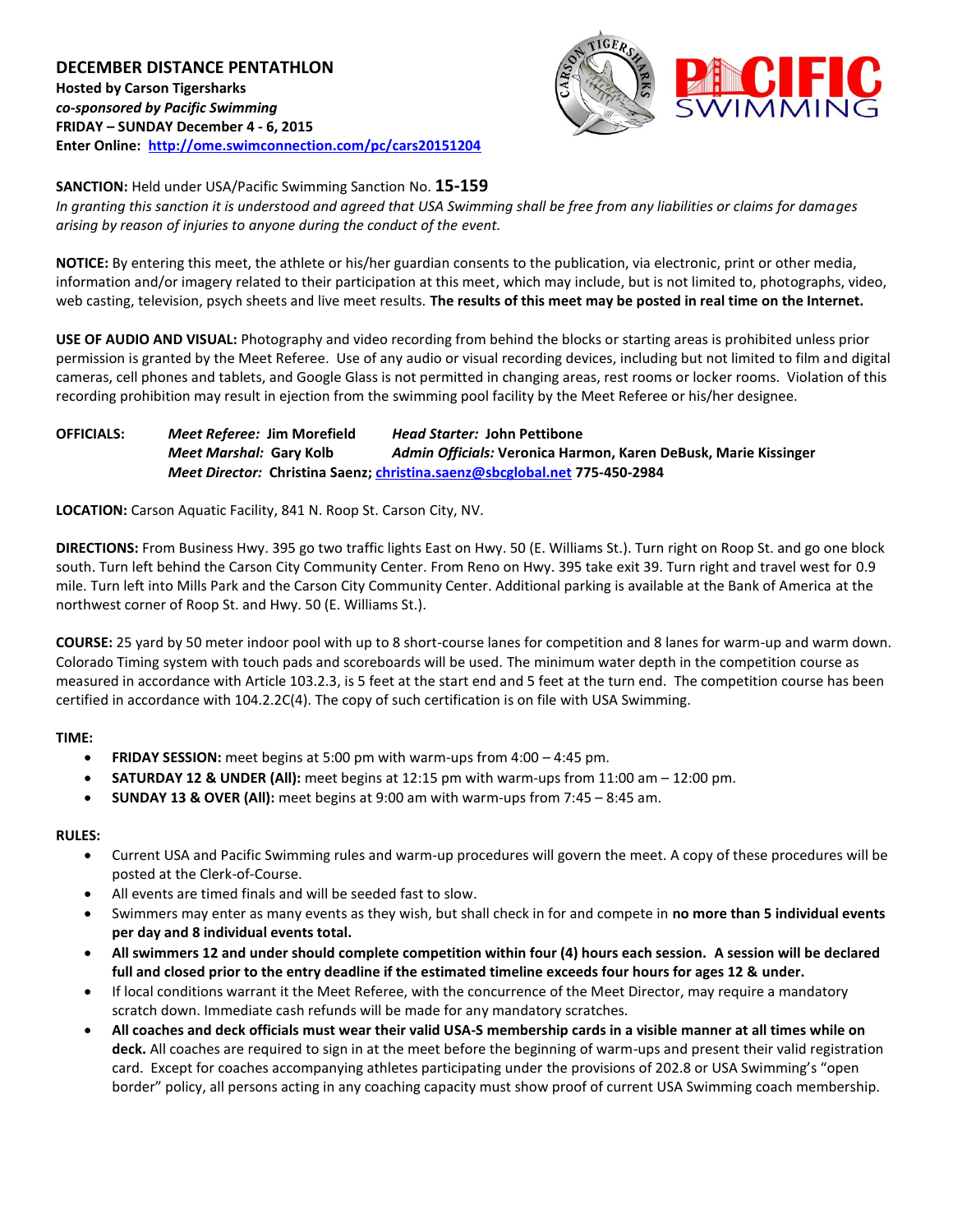#### **DISTANCE:**

- **Per Zone-4 policy, to be eligible to enter the 1000 freestyle, a swimmer must have previously established an official time in an event of 400y/400m or longer.**
- All swimmers entered in the 1000 freestyle must be **checked in by 5:00 pm on Friday otherwise they will be considered scratched from the event.**
- The 1000 freestyle will be swum alternating women's and men's heats.
- All swimmers in the 1000 freestyle must provide their own timers and lap counters.

**UNACCOMPANIED SWIMMERS:** Every athlete competing at the meet must be accompanied by a USA Swimming coach member for the purposes of athlete supervision during warm-up, competition and warm-down. If a coach-member of the athlete's USAS Club does not attend the meet to serve in said supervisory capacity, it is the responsibility of the swimmer or the swimmer's legal guardian to arrange for supervision by a USA Swimming coach member. The Meet Director or Meet Referee may assist the swimmer in making arrangements for such supervision; however, it is recommended that such arrangements be made in advance of the meet by the athlete's USAS Club Coach Member.

**RACING START CERTIFICATION:** Swimmers must be certified by a USA-S member-coach as being proficient in performing a racing start, or must start the race in the water. It is the responsibility of the swimmer or the swimmer's legal guardian to ensure compliance with this requirement.

**RESTRICTIONS:** the following prohibitions apply to all areas of the meet venue including the pool deck, locker rooms, spectator seating, standing areas, and all areas used by swimmers during the meet and during warm-up period.

- No smoking or use of tobacco products.
- No sale or use of alcoholic beverages.
- No glass containers.
- No propane heaters.
- No animals except service animals.
- Changing into or out of swimsuits other than in locker rooms or other designated areas is prohibited.
- IMPORTANT: All floor and wall vents must be kept clear at all times to ensure proper air circulation in the facility.
- Closed areas on the pool deck may exist. Cooperation of swimmers, families and coaches is appreciated.
- Destructive devices, including but not limited to explosive devices and equipment, firearms (open or concealed), blades, knives, mace, stun guns and blunt objects are strictly prohibited in the swimming facility and its surrounding areas. If observed, the Meet Referee or his/her designee may ask that these devices be stored safely away from the public or removed from the facility. Noncompliance may result in the reporting to law enforcement authorities and ejection from the facility. Law enforcement officers (LEO) are exempt per applicable laws.

## **ELIGIBILITY:**

- Swimmers must be current athlete members of USA Swimming, and must enter their name and registration number exactly as they are shown in their USA Swimming Registration. If this is not done, it may be difficult to match the swimmer with the registration and times database. The meet host will check all swimmer registrations against the SWIMS database and if not found to be registered, the Meet Director shall accept the registration at the meet (a \$10 surcharge will be added to the regular registration fee). Duplicate registrations will be refunded by mail.
- Entries with **"NO TIME" will be ACCEPTED (Exception: see distance rules)**.
- Disabled swimmers are welcome to attend this meet and should contact the Meet Director or Meet Referee regarding and special accommodations on entry times and seeding per Pacific Swimming policy.
- Swimmers 19 years of age and over may compete in the meet for time only, no awards.
- The swimmer's age will be the age of the swimmer on the first day of the meet.

**CHECK-IN**: The meet will be deck seeded. Swimmers must check-in at the Clerk of Course. No event shall be closed more than 30 minutes before the scheduled start of the session. Swimmers who do not check-in will not be allowed to compete in the event.Close of check-in for all events shall be no earlier than 60 minutes before the estimated time of the start of the first heat of the event.

**SCRATCHES & NO-SHOWS:** Any swimmer not reporting for or competing in an individual event shall not be penalized. Swimmers who must withdraw from an event after it is seeded are requested to inform the referee immediately.

**ENTRIES:** Entries must be submitted using the swimmer's best short-course yards time for each event. All entry times must be submitted in yards. **NO LATE ENTRIES OR DECK ENTRIES WILL BE ACCEPTED. NO REFUNDS will be given except in the case of a**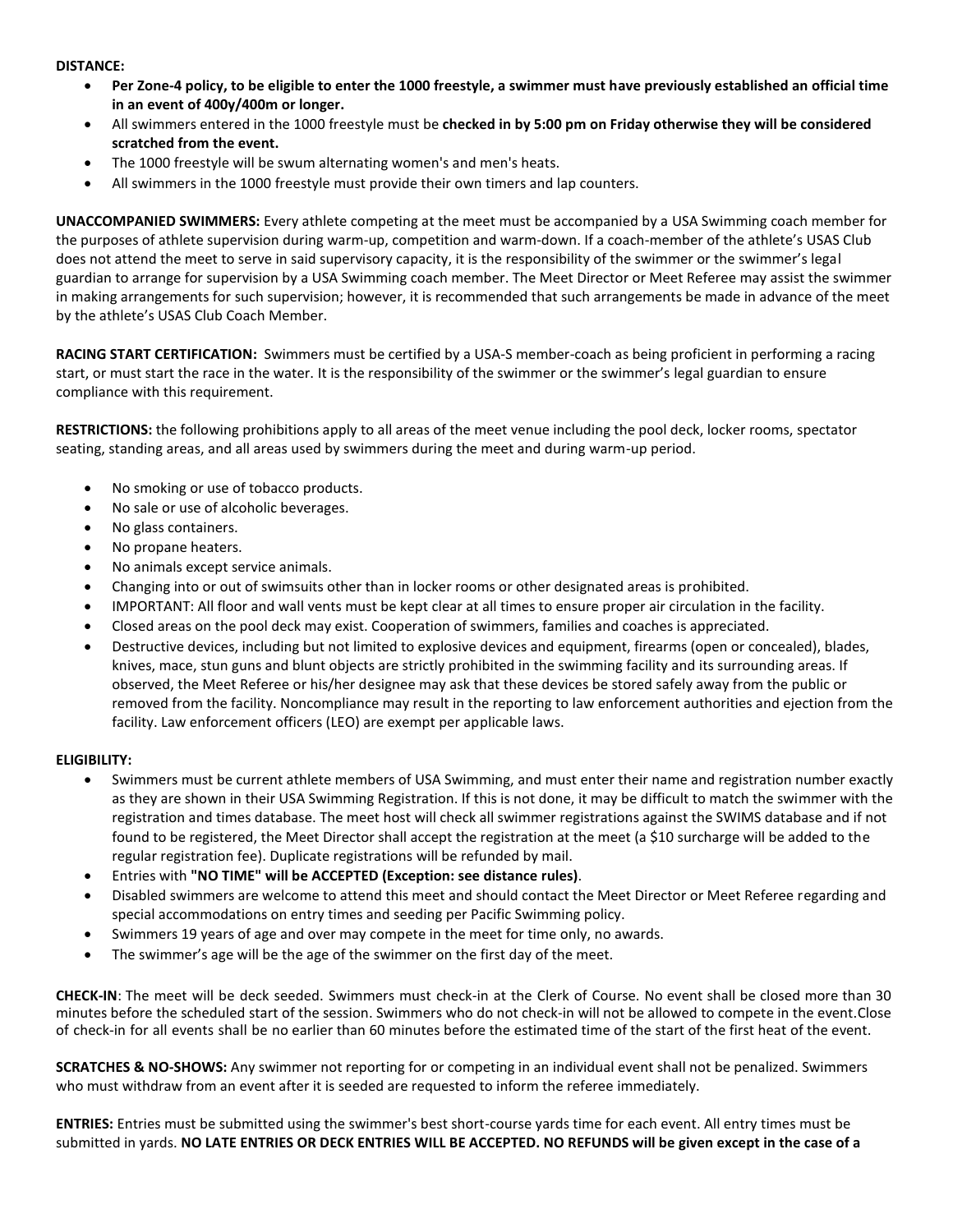**mandatory scratch-down.** Entries will be accepted until the deadlines stated below, or until a session is full per the 4-hour rule, whichever occurs first.

**ENTRY FEES**: \$ 4.00 per individual event, \$ 9.00 participation fee per swimmer. All entry fees MUST be included with entry.

**ONLINE ENTRIES:** To enter online go to **<http://ome.swimconnection.com/pc/cars20151204>** to receive an immediate entry confirmation. The "billing information" email should be brought to the meet as proof of entry. This method requires payment by credit card. Swim Connection, LLC charges a processing fee for this service, equal to \$1 per swimmer plus 5% of the total Entry Fees. Please note that the processing fee is a separate fee from the Entry Fees. If you do not wish to pay the processing fee, enter the meet using a mail entry. **Entering online is a convenience, is completely voluntary, and is in no way required or expected of a swimmer by Pacific Swimming.** Online entries will be accepted through **Wednesday, November 25, 2015 at 11:59PM or until a session is full.**

**MAILED OR HAND DELIVERED ENTRIES**: Entries must be on the attached consolidated entry form. Forms must be filled out completely and printed clearly with swimmers best yards time. Entries must be postmarked by midnight, **Monday, November 23, 2015** or hand delivered by **6:30 p.m. Wednesday, November 25, 2015, and may be rejected if a session is already full**.

| Make check payable to: Carson Tigersharks |                                               |
|-------------------------------------------|-----------------------------------------------|
| Mail entries to: Becki Boehnke            | <b>Hand deliver entries to: Becki Boehnke</b> |
| <b>PO Box 1876</b>                        | 841 N. Roop St                                |
| Carson City, NV 89702                     | Carson City, NV 89701                         |
|                                           |                                               |

AWARDS: Ribbons will be awarded for 1<sup>st</sup>-8<sup>th</sup> place for individual events in the 6 & Under, 7-8, 9-10 and 11-12 age groups on Friday, Saturday and Sunday. Pentathlon awards will be given for  $1^{st}$ -8<sup>th</sup> place for the following ages: 6 & Under, 7-8, 9-10, 11-12, 13-14, 15-16, 17-18.

**SCORING:** Points will be awarded for the pentathlon awards (Saturday & Sunday events **ONLY**) by place in each event as follows: 32 points for  $1^{st}$  place, 29 points for  $2^{nd}$  place, 28 points for  $3^{rd}$  place, etc.... Individual high point will determine overall pentathlon placing in each age. Only the top 30 swimmers for each age will be scored. In the event of a tie for the 9-10 and 11-12 age groups the 200 IM will be used to determine the places of the tied swimmers. In the event of a tie for the 13 & Overs the 50 freestyle will be used to break ties. In the 8 & Under ages, the 50 freestyle will be used to break ties. Friday's events will not be scored for the pentathlon but will be awarded for the 12 & Unders.

**ADMISSION:** Free. A 3-day meet program will be available for a fee.

**SNACK BAR:** A snack bar will be available during the meet.

**HOSPITALITY:** Limited hospitality will be available to all working officials and coaches.

**MINIMUM OFFICIALS:** All available USA Swimming member certified officials are welcomed and encouraged to work at this meet. As the number of certified officials allows, interested parents/trainees are also welcome to shadow working officials for education and/or mentoring. Participating clubs are *requested* to provide at least the following number of certified and carded officials for each session:

| Club swimmers entered in session: | Trained and carded officials requested |
|-----------------------------------|----------------------------------------|
| $1 - 10$                          |                                        |
| $11 - 25$                         |                                        |
| 26-50                             | 2                                      |
| 51-75                             | 3                                      |
| 76-100                            | 4                                      |
| 101 or more                       |                                        |

**TIMERS:** Clubs will be assigned lanes based on the number of swimmers from each club (host club will not be expected to time).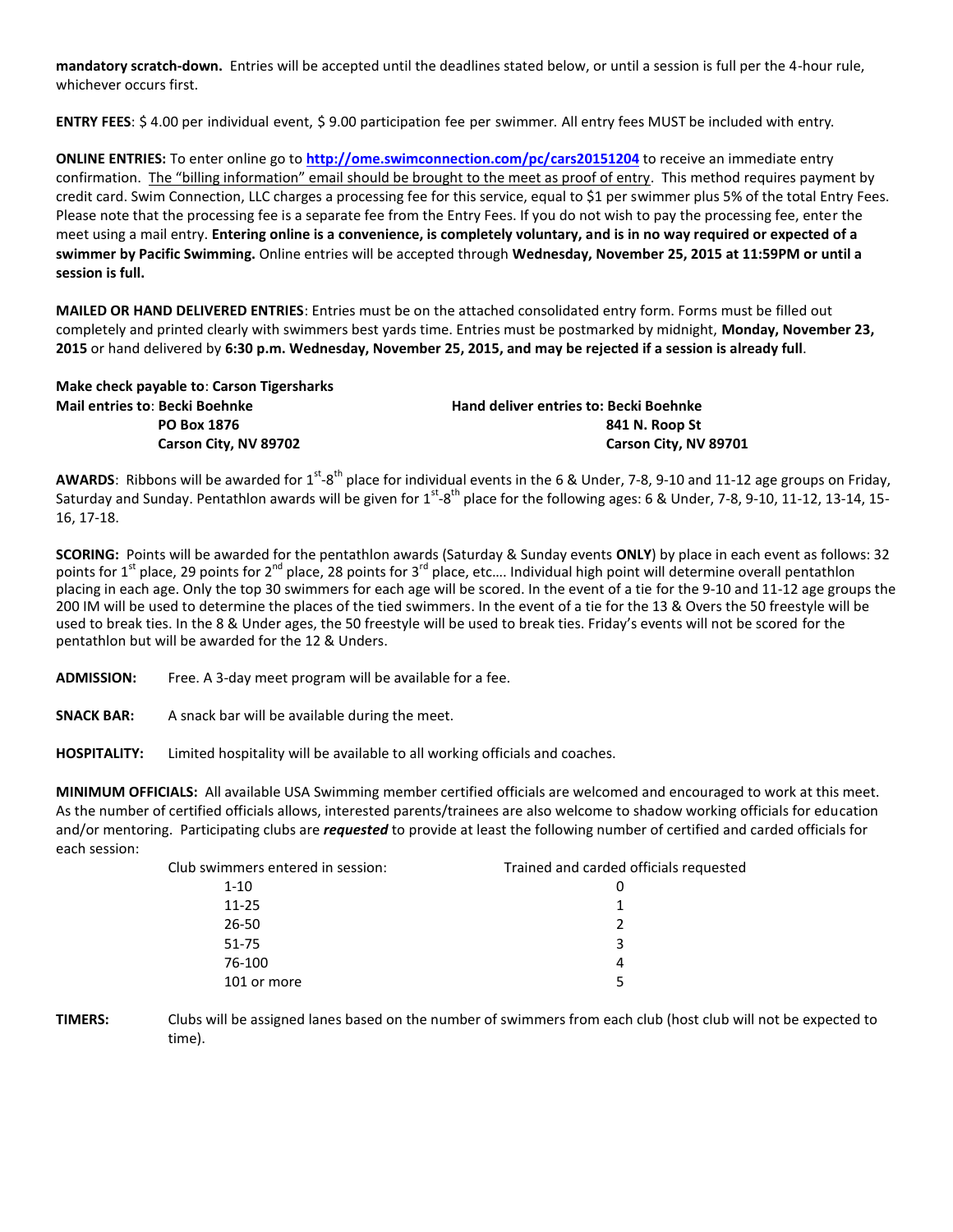#### **EVENT SUMMARY:**

| <b>FRIDAY</b>                                             |             |             |                     | <b>SATURDAY</b> | <b>SUNDAY</b>   |            |            |
|-----------------------------------------------------------|-------------|-------------|---------------------|-----------------|-----------------|------------|------------|
| 10 & Under                                                | $11 - 12$   | 13 & Over   | 8 & Under<br>$9-10$ |                 | $11 - 12$       | 13-14      | 15 & Over  |
| 200 Free                                                  | 400 IM*     | 400 IM*     | 50 Fly              | <b>100 Fly</b>  | <b>100 Fly</b>  | 200 Free   | 200 Free   |
|                                                           | 200 Free    | 1000 Free*# | 50 Back             | 100 Back        | 100 Back        | 200 Fly    | 200 Fly    |
|                                                           | 1000 Free*# |             | 50 Breast           | 100 Breast      | 100 Breast      | 200 Back   | 200 Back   |
|                                                           |             |             | 50 Free             | 100 Free        | <b>100 Free</b> | 200 Breast | 200 Breast |
| *400 IM and 1000 Free will be swum<br>combined 11 & Overs |             | 100 IM      | 200 IM              | 200 IM          | 50 Free         | 50 Free    |            |

# **ORDER OF EVENTS:**

| <b>WOMEN'S</b>           | <b>DESCRIPTION</b> | <b>MEN'S</b>               |                |  |  |  |  |  |
|--------------------------|--------------------|----------------------------|----------------|--|--|--|--|--|
| <b>EVENT#</b>            | <b>AGE GROUP</b>   | <b>EVENT#</b>              |                |  |  |  |  |  |
| Friday, December 4, 2015 |                    |                            |                |  |  |  |  |  |
| $\mathbf{1}$             | 11 & Over          | 400 IM                     | $\overline{2}$ |  |  |  |  |  |
| 3                        | 10 & Under         | 4                          |                |  |  |  |  |  |
| 5                        | $11 - 12$          | 200 Free                   | 6              |  |  |  |  |  |
| 7#                       | 11 & Over          | 1000 Free#                 | 8#             |  |  |  |  |  |
|                          |                    | Saturday, December 5, 2015 |                |  |  |  |  |  |
| 9                        | 8 & Under          | 50 Butterfly               | 10             |  |  |  |  |  |
| 11                       | $9 - 10$           | 100 Butterfly              | 12             |  |  |  |  |  |
| 13                       | $11 - 12$          | 100 Butterfly              | 14             |  |  |  |  |  |
| 15                       | 8 & Under          | 50 Backstroke              | 16             |  |  |  |  |  |
| 17                       | $9 - 10$           | 100 Backstroke             | 18             |  |  |  |  |  |
| 19                       | $11 - 12$          | 100 Backstroke             | 20             |  |  |  |  |  |
| 21                       | 8 & Under          | 50 Breaststroke            | 22             |  |  |  |  |  |
| 23                       | $9 - 10$           | 100 Breaststroke           | 24             |  |  |  |  |  |
| 25                       | $11 - 12$          | 100 Breaststroke           | 26             |  |  |  |  |  |
| 27                       | 8 & Under          | 50 Freestyle               | 28             |  |  |  |  |  |
| 29                       | $9 - 10$           | 100 Freestyle              | 30             |  |  |  |  |  |
| 31                       | $11 - 12$          | 100 Freestyle              | 32             |  |  |  |  |  |
| 33                       | 8 & Under          | 100 IM                     | 34             |  |  |  |  |  |
| 35                       | $9 - 10$           | 200 IM                     | 36             |  |  |  |  |  |
| 37                       | $11 - 12$          | 200 IM                     | 38             |  |  |  |  |  |
|                          |                    | Sunday, December 6, 2015   |                |  |  |  |  |  |
| 39                       | 13-14              | 200 Freestyle              | 40             |  |  |  |  |  |
| 41                       | 15 & Over          | 200 Freestyle              | 42             |  |  |  |  |  |
| 43                       | 13-14              | 200 Butterfly              | 44             |  |  |  |  |  |
| 45                       | 15 & Over          | 200 Butterfly              | 46             |  |  |  |  |  |
| 47                       | 13-14              | 200 Backstroke             | 48             |  |  |  |  |  |
| 49                       | 15 & Over          | 200 Backstroke             | 50             |  |  |  |  |  |
| 51                       | 13-14              | 200 Breaststroke           | 52             |  |  |  |  |  |
| 53                       | 15 & Over          | 200 Breaststroke           | 54             |  |  |  |  |  |
| 55                       | 13-14              | 50 Freestyle               | 56             |  |  |  |  |  |
| 57                       | 15 & Over          | 50 Freestyle               | 58             |  |  |  |  |  |

**# A previous official time in an event 400y/400m or longer is required to enter the 1000 freestyle. The 1000 freestyle will alternate women's and men's heats, and swimmers must provide their own timers and lap counters.**